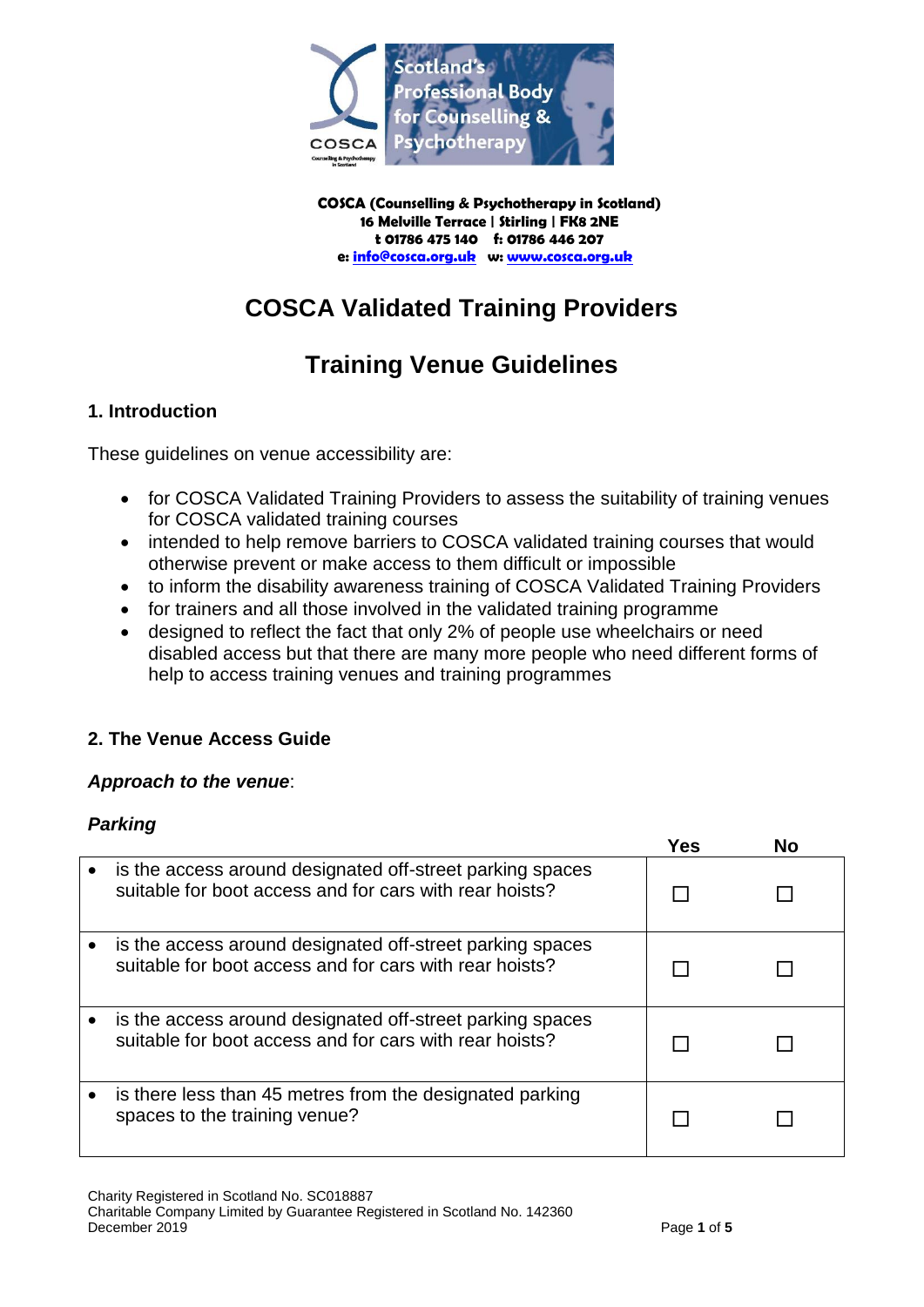# *Public transport*

| • do buses, trains and other forms of public transport provide |  |  |
|----------------------------------------------------------------|--|--|
| reasonable access to the training venue?                       |  |  |

#### *Entrances*

| $\bullet$ | is the disabled access clearly signed from the outside of the<br>venue? |  |
|-----------|-------------------------------------------------------------------------|--|
|           | Is the disabled access clearly signed from inside the venue?            |  |
|           | are the external steps and the ramped access safe?                      |  |
|           | are there handrails for those with walking difficulties?                |  |

#### *Doorways*

| are doorways suitable for wheelchair access? |  |
|----------------------------------------------|--|
|                                              |  |
|                                              |  |

# *Seating and Room Layout*

| is there a choice of seating with a range of seat heights and<br>seats with and without arms?                                                                                                                                                                                                                                                                                         |  |
|---------------------------------------------------------------------------------------------------------------------------------------------------------------------------------------------------------------------------------------------------------------------------------------------------------------------------------------------------------------------------------------|--|
| is the room layout and access to it free of trip hazards e.g.<br>rugs, deep pile carpets, confusing patterns on floor coverings,<br>lack of contrasting colours between floor covering and<br>furniture, low lighting, unexpected changes in floor level,<br>slippery floor surfaces, wall projections, badly placed and/or<br>uncovered radiators, and items stacked in passageways? |  |
| is the room allergy free? (When, for example, assistance dogs<br>are in use, the room may not be allergy free. When this is the<br>case, it is important to alert users of the room in advance that<br>the room is not allergy free.)                                                                                                                                                 |  |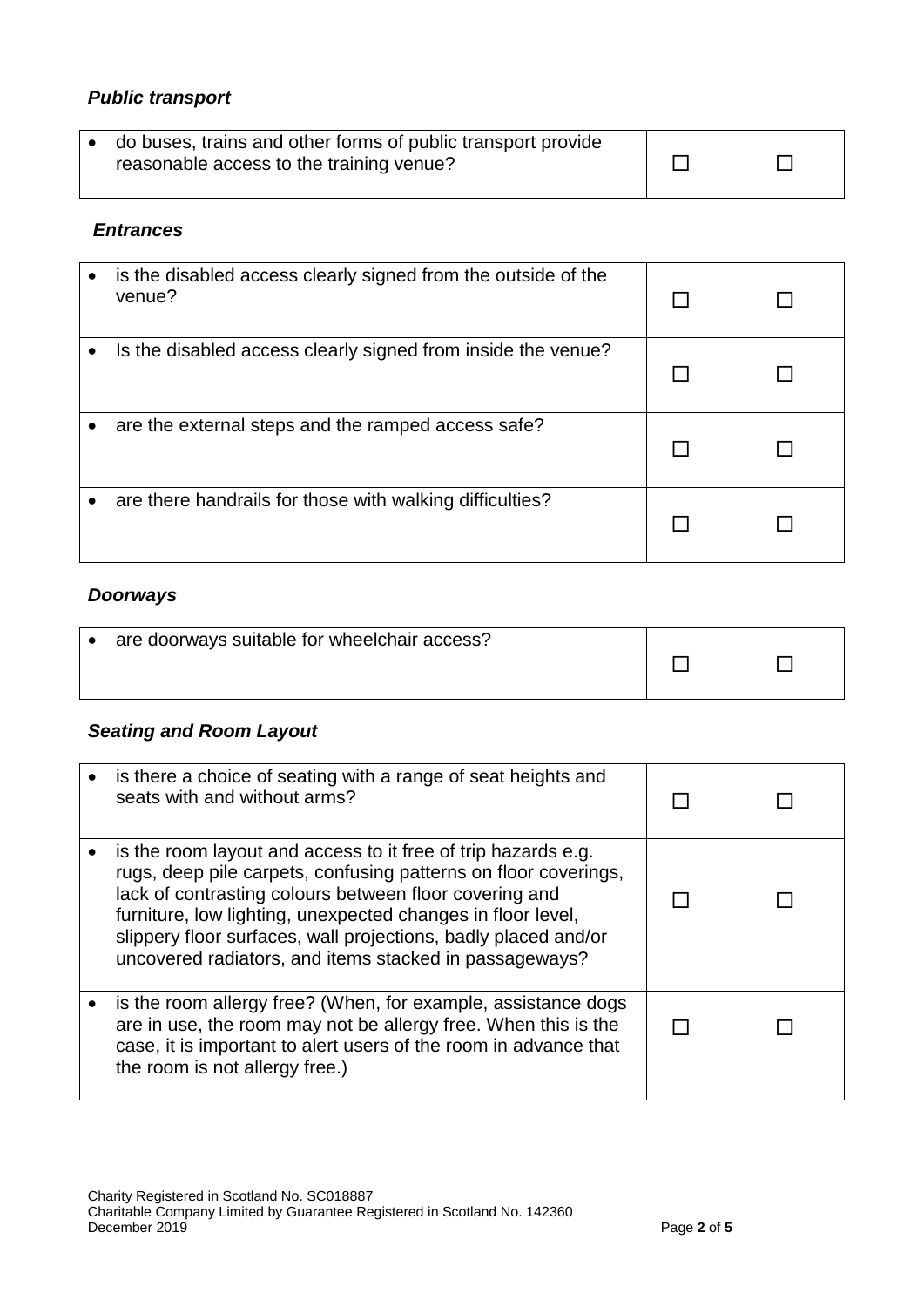#### *Toilets*

| are there disabled toilet facilities?                                                              |  |
|----------------------------------------------------------------------------------------------------|--|
| are the disabled toilet facilities suitable for left and right-handed<br>people?                   |  |
| are the disabled toilet facilities suitable for males and females?                                 |  |
| are the disabled toilet facilities suitable for wheelchair users<br>who need a wide turning space? |  |
| are grab rails fitted to help people pull themselves up to a<br>standing position?                 |  |

# **3. Information leaflets**

| are the information leaflets on the venue in an accessible<br>format e.g. font and typeface size and colour/contrast for those<br>with visual and other impairments? |  |
|----------------------------------------------------------------------------------------------------------------------------------------------------------------------|--|
| do the information leaflets state clearly that the training venue<br>is accessible?                                                                                  |  |
| When there is not full disabled access, do the information<br>leaflets state that the space has limited accessibility and<br>describe the level of accessibility?    |  |
| do the information leaflets state clearly that assistance dogs<br>are permitted in the space used for training?                                                      |  |

# **4. Fire procedures**

| are there clear fire procedures in place for those with a<br>disability?                                                                                                                                         |  |
|------------------------------------------------------------------------------------------------------------------------------------------------------------------------------------------------------------------|--|
| is there a system in place to assist those with disabilities and<br>those who need assistance in the event of a fire, and does this<br>system take account of the fact that not all disabilities are<br>visible? |  |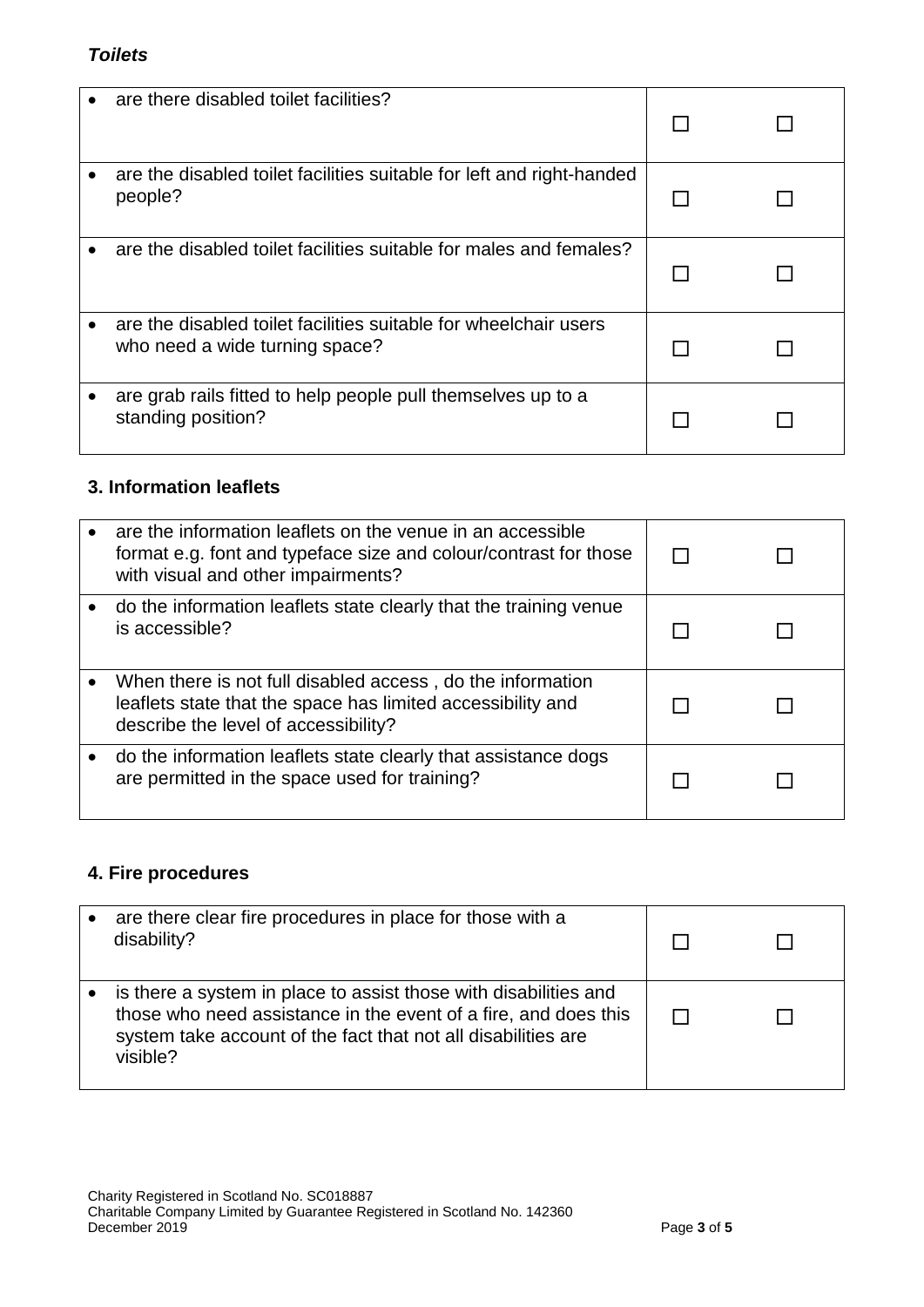### **5. Useful Publications and Resources**

The *Access Audit Handbook* is produced by the Centre for Accessible Environments. It is a multimedia planning tool for auditing the accessibility of buildings and services, and writing reports in the context of the Disability Discrimination Act 1995, funding requirements and best practice in building management. It offers straightforward guidance about undertaking access audits and writing reports to communicate recommendations. The book comes with a series of auditing checklists and a DVD of the award winning film 'Access Audits: a planning tool for businesses'. Alison Grant 2005 (ISBN 1-85946-177-8).

A PDF copy (£35.00) can be purchased directly from the Centre for Accessible Environment's website. [www.cae.org.uk/publications\\_list.html](http://www.cae.org.uk/publications_list.html) Hard copies are available from the [RIBA Bookshops website.](http://www.ribabookshops.com/)

**Customer Access, policy, technical aids and buildings: The Triple Audit** is produced by the Employers Forum on Disability. I could not find a copy of it on their website so it may be out of print. However you may want to contact him about this www.efd.org.uk The publication is a list of yes or no questions about the state of a building and it provides information on how to make it more accessible depending on your answers.

## **User Access Consultations**

Capability Scotland can carry out user access consultations on a fee basis. These are consultations carried out by a team of disabled people with a range of impairments. The team makes a report with suggestions on how to improve accessibility. If you are interested in finding out more about this you can contact Capability Scotland's Corporate Policy and Consultancy manager. [elspeth.molony@capability-scotland.org.uk](mailto:elspeth.molony@capability-scotland.org.uk)

#### **Accessible Information**

The Scottish Accessible and Information Forum can provide help with making the information provided by organisations accessible from the start. [www.saifscotland.org.uk](http://www.saifscotland.org.uk/)

#### **Equalities Legislation**

The Equality and Human Rights Commission (EHRC) aims to promote equality and human rights to create a fairer Britain, It provides advice and guidance, working to implement an effective legislative framework and raising awareness of people's rights. The newly established Equality and Human Rights Commission Scotland has similar aims. EHRC Scotland will be involved in providing updates, information and training on the Equalities Act (2010), which now includes disability.

<http://www.equalityhumanrights.com/>

## **Single Equality Act 2010**

The Single Equality Act 2010 consolidates existing anti-discrimination and harassment law and makes further discriminatory acts unlawful. The majority of the Act came into force on 1<sup>st</sup> October 2010 with financial and legal considerations for both employees and employers.

#### **[http://www.equalities.gov.uk/equality\\_act\\_2010.aspx](http://www.equalities.gov.uk/equality_act_2010.aspx)**